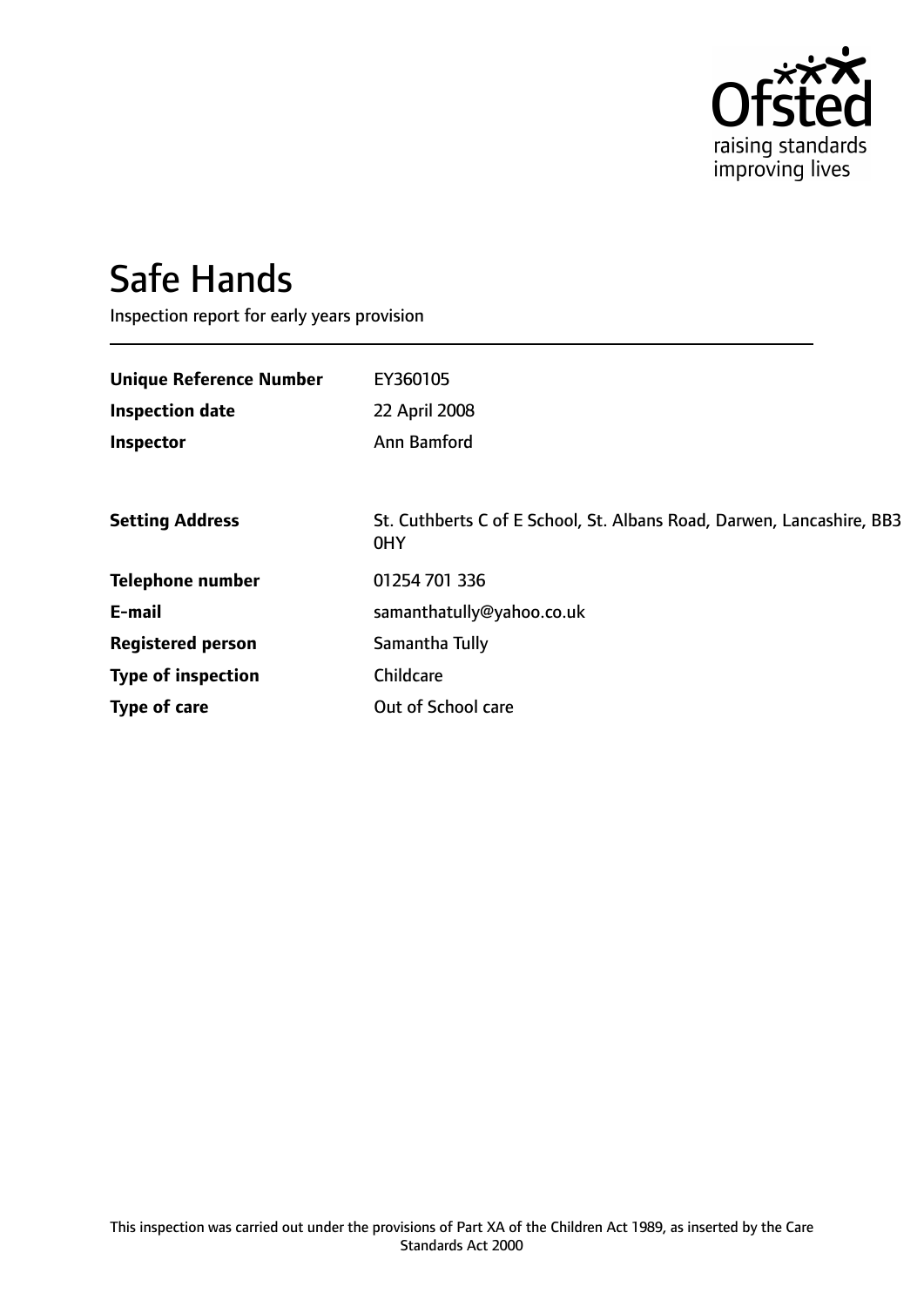### **ABOUT THIS INSPECTION**

The purpose of this inspection is to assure government, parents and the public of the quality of childcare and, if applicable, of nursery education. The inspection was carried out under Part XA Children Act 1989 as introduced by the Care Standards Act 2000 and, where nursery education is provided, under Schedule 26 of the School Standards and Framework Act 1998.

This report details the main strengths and any areas for improvement identified during the inspection. The judgements included in the report are made in relation to the outcomes for children set out in the Children Act 2004; the National Standards for under 8s day care and childminding; and, where nursery education is provided, the *Curriculum guidance for the foundation stage.*

The report includes information on any complaints about the childcare provision which Ofsted has received since the last inspection or registration or 1 April 2004 whichever is the later.

### **The key inspection judgements and what they mean**

*Outstanding: this aspect of the provision is of exceptionally high quality Good: this aspect of the provision is strong Satisfactory: this aspect of the provision is sound Inadequate: this aspect of the provision is not good enough*

For more information about early years inspections, please see the booklet *Are you ready for your inspection?* which is available from Ofsted's website: *www.ofsted.gov.uk.*

### **THE QUALITY AND STANDARDS OF THE CARE**

On the basis of the evidence collected on this inspection:

The quality and standards of the care are satisfactory. The registered person meets the National Standards for under 8s day care and childminding.

### **WHAT SORT OF SETTING IS IT?**

Safe hands opened in 2007 and operates from St Cuthberts C of E School. The school is situated in Darwen, Lancashire.

Children have use of the two halls, four classrooms, the computer suite and the outdoor area.

A maximum of 32 children may attend the club at any one time. The club is open each weekday from 14.15 to 18.15 during term time, and offers holiday care from 08.00 to 18.00 on a planned basis.

The out of school club has four staff, one of whom is the manager. All staff are in direct contact with children throughout the sessions. The manager and deputy manager are working towards level three qualifications in play work.

At the time of inspection there were 22 children aged under eight years on roll.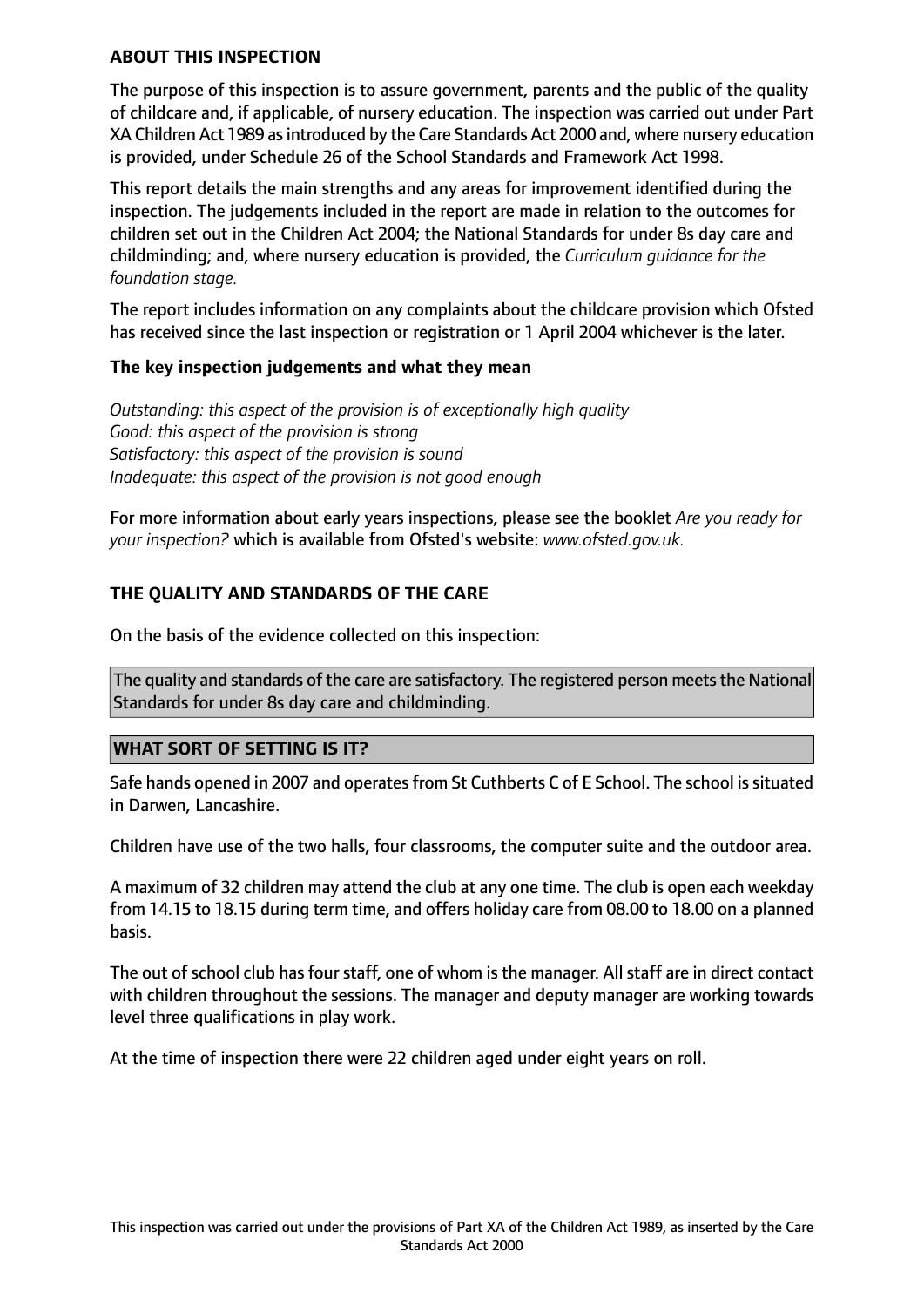## **Helping children to be healthy**

The provision is satisfactory.

Children's health is promoted well as staff have a clear understanding of their role in preventing the spread of infections. Children are developing understanding of effective hygiene as they wash their hands with the staff's guidance before food and after using the toilet. Children develop food hygiene skills as they are involved in planning, preparing and serving food. They wipe spillages quickly and clean surfaces thoroughly before serving food, without support from the staff.

There are policies and procedures in place to maintain children's good health. The setting obtains permission from parents to apply sun creams. However, they currently apply the same type of sun cream to all children, which impedes children's individual health needs being met. When accidents occur staff deal with them promptly and are confident in seeking additional assistance for children should it be required.

Food is provided which is very healthy and meets individual dietary needs, therefore, children are nourished effectively. Children have a very good awareness of why food keeps their bodies healthy, as they encourage each other to try different types of fruit that is offered at snack time.

Children are developing healthy bodies as they have regular access to play in either the school gym or outdoors, which encourages them to develop manoeuvring and climbing skills. Children are developing good balancing and manoeuvring skills as they have the opportunity to play football on a planned basis and other ball and skipping games each day. Children talk of enjoying the regular opportunities for exercise.

# **Protecting children from harm or neglect and helping them stay safe**

The provision is satisfactory.

Children are developing an awareness of how to keep themselves safe. They know the areas of school that they can use safely and keep within them. Children are skilfully assisted to choose equipment which they check confidently for themselves before use. The wide variety of equipment, such as games and building toys, enhances children's ability to choose their own equipment against their individual ability. Children are involved in their day to day safety at every level. Older children take part in helping with the organisation of activities and meals. For example, all children are involved in decisions about where they play, with older children reminding younger ones of the boundaries. Children's involvements in formal meetings and risk assessments helps them use these skills for the benefit of the whole group.

Children's safety is generally guaranteed as staff make very effective use of risk assessments and routine checks, to ensure that the environment remains safe. All staff enthusiastically contribute to developing, implementing and monitoring the risk assessments. However, there are times during the session when the main internal doors are open, meaning that people can enter without being greeted by staff which impedes children's total safety.

All children are developing an excellent awareness of fire safety as the setting plans regular drills and hold discussions with children about the safest way to leave the building and summon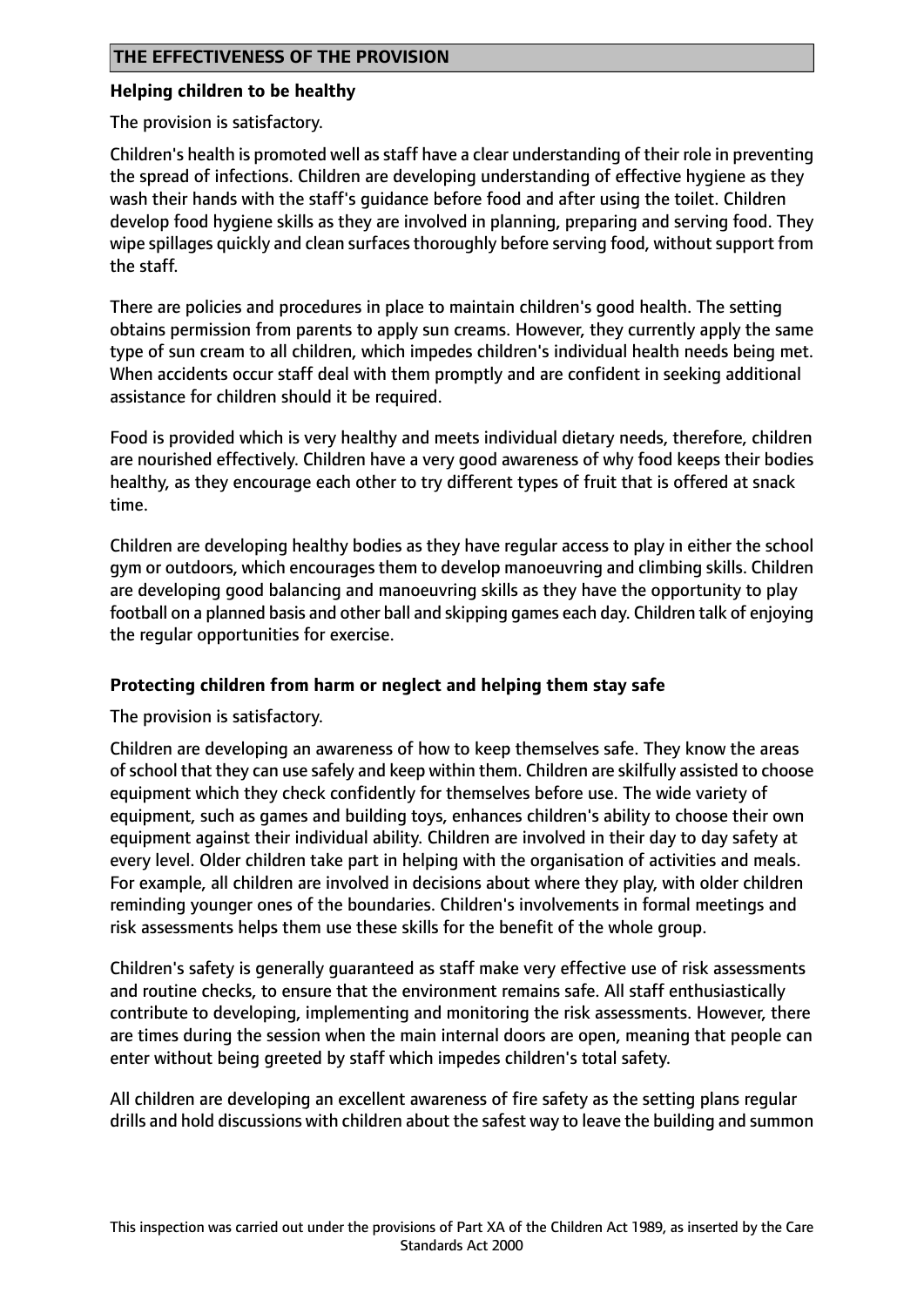help in the event of a fire. The regularity of practises and the follow up discussions leave children able to describe confidently what they will do in the event of a real fire.

All staff have a good understanding of their role in the protection of children. This ensures that children are very safe in the provision at all times. The high level of staff confidence in how to act in the event of an allegation being made ensures that children are fully safe whilst being cared for.

## **Helping children achieve well and enjoy what they do**

The provision is good.

Children enjoy the whole of their time spent at the out of school club. They delight to tell visitors how much they enjoy the club and how they are involved in choosing what they do. Children achieve very well because the staff are skilled in the use of the play work principles, together with the knowledge of what individual children like to do. This means that children enjoy an exciting, well-planned play environment. Children participate enthusiastically and develop new skills in games, such as cricket or den building. Children's imaginative skills are fostered effectively as the staff take quiet moments to listen to children and develop their imaginary play by providing new equipment.

Children make excellent progress as a result of the staff's reviews of what that child can already do, and the involvement of parents in planning activities to select for their child enhances this. The records kept of children's work and input into things, such as rules, encourage children's pride in their own learning.

Children are developing very positive attitudes to learning. The use of effective routines and the encouragement to children to sit comfortably and discuss the day's events help children recall what they have learned that day. Good quality interaction between the staff and children encourages children to develop concentration skills and a desire to learn. Children learn new play skills effectively as staff play outside with children. Skilful help to individual children helps them develop the skills to turn a rope to skip or manipulate a hoop to use as a skipping tool.

Children are developing strong communication skills as they share experiences at snack time. They talk to the group appearing to enjoy the experience. This helps develop warm and caring relationships with each other.

# **Helping children make a positive contribution**

The provision is satisfactory.

Children are developing a good awareness of the wider world as they have constant access to toys and equipment which celebrate the difference in language and culture. This is enhanced further by the attention that is paid to providing activiites which reflect different cultures.

Staff are well trained in educating and caring for children with learning difficulties or disabilities. This ensures that children who do have specific needs are fully integrated into the setting and have their individual needs met whilst having the same access to activities as all other children.

Children's behaviour is very good as they are fully involved in making decisions throughout their time spent in the setting. They frequently make choices about how to act and are encouraged to be actively involved in decisions about when they will play out or change activities. Children are developing a strong understanding of their own needs and those of others as they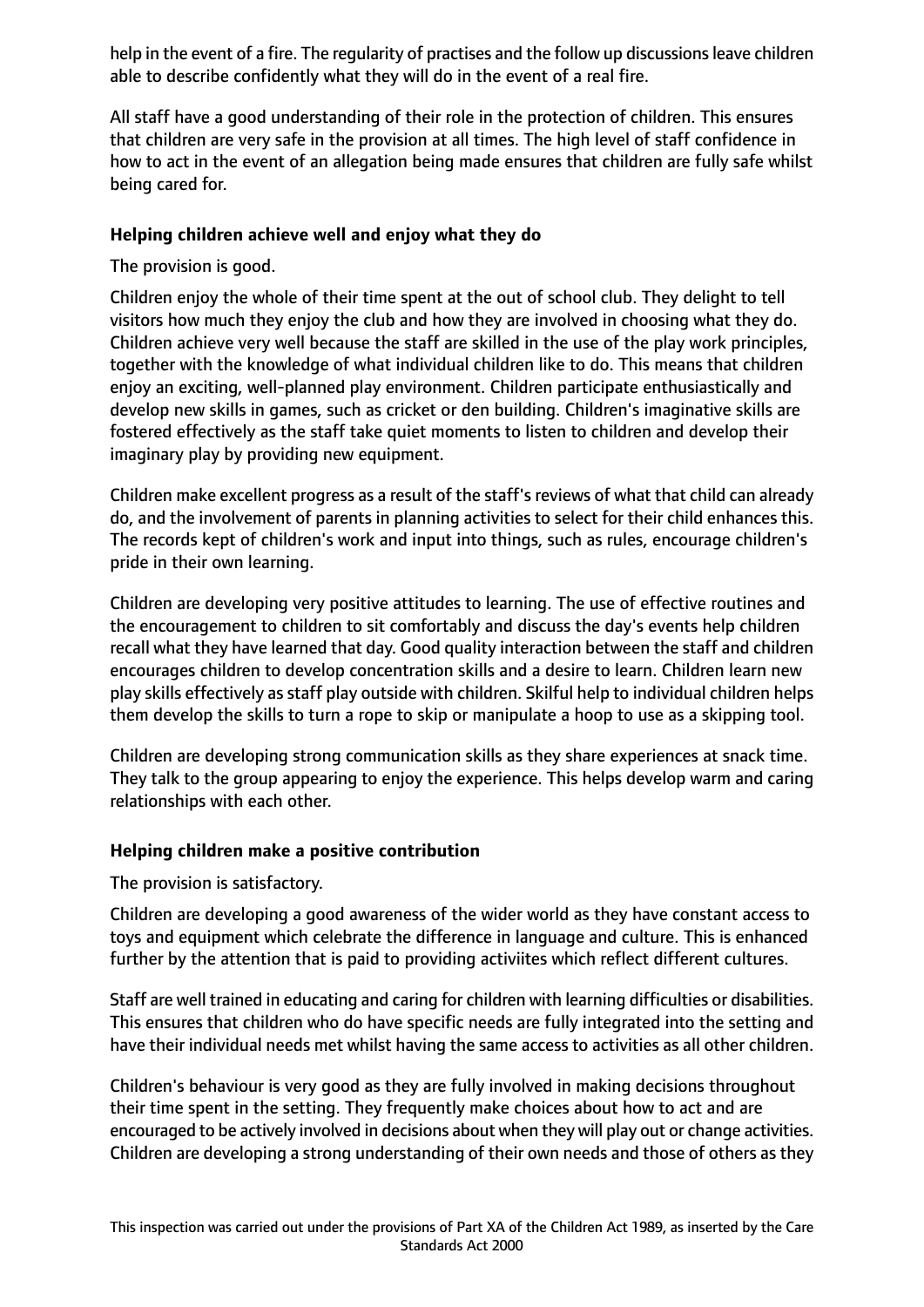play collaboratively together. Older children are confident in their ability to assist younger children, for example, to clear a table together. This creates a warm and supportive atmosphere for all children to develop new skills.

Partnership with parents is good as parents are involved with the development of the service. They are given good quality written information about the service, as well as opportunities to respond to questionnaires. They are part of the planning for the child's entry into the setting and receive good quality information about how care is offered. Parents are given verbal feedback on how their child is progressing whilst being cared for. This creates an environment where children have their individual needs met in an efficient manner. Parents speak highly of the service and the quality of staff.

# **Organisation**

The organisation is satisfactory.

Children are kept generally safe as staff are vetted. However, the setting does not keep records of staff and volunteers which includes information about recruitment training and qualifications. This fails to meet the National Standards as there is no evidence to show that staff caring for children are suitable. The setting makes effective use of staff training plans, staff meetings and plans appraisals to ensure that staff develop their skills in caring for children throughout their time employed in the club.

Staff organise the environment, toys and other resources effectively to provide care so that children enjoy and look forward to attending. Policies and procedures, though general to the organisation, are used well by staff in the setting to meet children's needs. The staff work successfully as a team to meet children's needs effectively because they have a shared understanding of good practice. Effective use is made of formal staff meetings to ensure that all staff are working towards children having fun whilst being cared for. Staff use their time resourcefully to spend time playing and talking to children, enhancing the children's feeling of belonging and being valued.

The required documentation is in place, used well by staff and supports safe care of children.

Overall, the provision meets the needs of the range of the children for whom it provides.

### **Improvements since the last inspection**

Not applicable.

# **Complaints since the last inspection**

Since the registration there have been no complaints made to Ofsted that required the provider or Ofsted to take any action in order to meet the National Standards.

The provider is required to keep a record of complaints made by parents, which they can see on request. The complaints record may contain complaints other than those made to Ofsted.